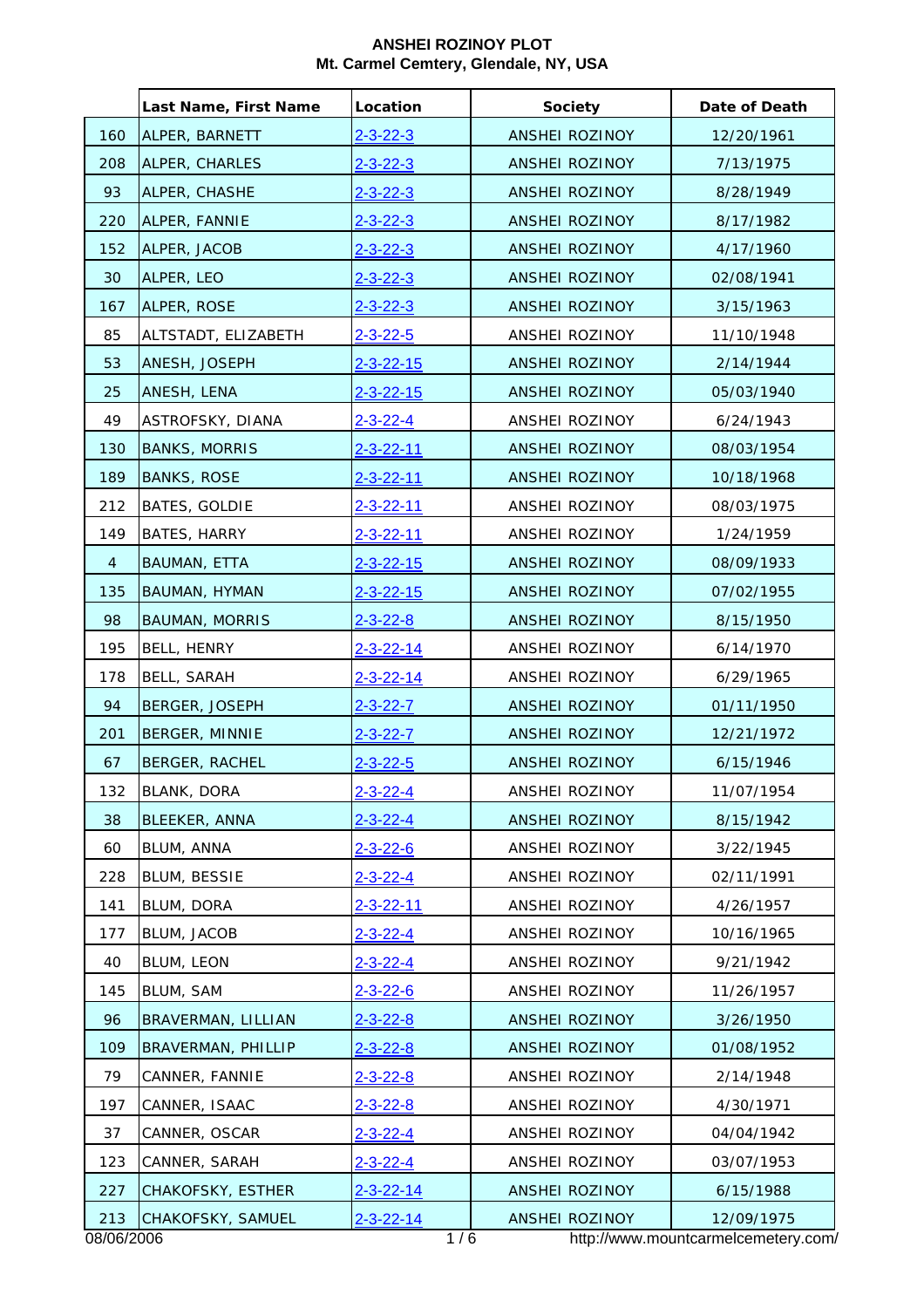|                | Last Name, First Name  | Location           | <b>Society</b> | Date of Death                       |
|----------------|------------------------|--------------------|----------------|-------------------------------------|
| 126            | COHEN, BECKY           | $2 - 3 - 22 - 6$   | ANSHEI ROZINOY | 5/17/1954                           |
| 54             | COHEN, ELI             | $2 - 3 - 22 - 6$   | ANSHEI ROZINOY | 04/09/1944                          |
| 88             | COHEN, IDA             | $2 - 3 - 22 - 5$   | ANSHEI ROZINOY | 08/08/1949                          |
| 17             | COHEN, JACOB           | $2 - 3 - 22 - 16$  | ANSHEI ROZINOY | 09/09/1936                          |
| 68             | DAVIDOFF, MORRIS       | $2 - 3 - 22 - 6$   | ANSHEI ROZINOY | 10/15/1946                          |
| 73             | DAVIDOFF, RACHEL       | $2 - 3 - 22 - 6$   | ANSHEI ROZINOY | 01/10/1947                          |
| $\overline{2}$ | DUBIN, ALEX            | $2 - 3 - 22 - 16$  | ANSHEI ROZINOY | 06/07/1932                          |
| 127            | ELISHEWITZ, CELIA      | $2 - 3 - 22 - 16$  | ANSHEI ROZINOY | 5/19/1954                           |
| 50             | ELISHEWITZ, JACOB      | $2 - 3 - 22 - 16$  | ANSHEI ROZINOY | 8/18/1943                           |
| 62             | EPSTEIN, CHARLES       | 2-3-22-1-2         | ANSHEI ROZINOY | 7/29/1945                           |
| 166            | EPSTEIN, FANNIE        | $2 - 3 - 22 - 7$   | ANSHEI ROZINOY | 1/19/1963                           |
| 140            | EPSTEIN, GOLDIE        | 2-3-22-11          | ANSHEI ROZINOY | 5/29/1957                           |
| 26             | EPSTEIN, HERMAN        | 2-3-22-1&2         | ANSHEI ROZINOY | 7/14/1940                           |
| 191            | EPSTEIN, IDA           | 2-3-22-16          | ANSHEI ROZINOY | 06/04/1969                          |
| 218            | EPSTEIN, JENNIE        | 2-3-22-1&2         | ANSHEI ROZINOY | 04/04/1982                          |
| 209            | EPSTEIN, JOSEPH        | $2 - 3 - 22 - 11$  | ANSHEI ROZINOY | 8/28/1975                           |
| 46             | EPSTEIN, LEIB          | $2 - 3 - 22 - 3$   | ANSHEI ROZINOY | 06/06/1943                          |
| 185            | EPSTEIN, LOUIS         | $2 - 3 - 22 - 16$  | ANSHEI ROZINOY | 6/27/1967                           |
| 87             | EPSTEIN, MAX           | $2 - 3 - 22 - 7$   | ANSHEI ROZINOY | 05/07/1949                          |
| 188            | EPSTEIN, MINNIE        | $2 - 3 - 22 - 182$ | ANSHEI ROZINOY | 2/14/1968                           |
| 108            | EPSTEIN, ROSE          | $2 - 3 - 22 - 3$   | ANSHEI ROZINOY | 11/01/1951                          |
| 112            | EPSTEIN, SAM           | 2-3-22-1&2         | ANSHEI ROZINOY | 07/08/1952                          |
| 21             | EPSTEIN, SOPHIE        | 2-3-22-15          | ANSHEI ROZINOY | 1/17/1939                           |
| 91             | FEINSILBER, ANNA       | $2 - 3 - 22 - 5$   | ANSHEI ROZINOY | 10/20/1949                          |
| 64             | FEINSILBER, BENJAMIN   | $2 - 3 - 22 - 5$   | ANSHEI ROZINOY | 3/13/1946                           |
| 3              | FEIRSTEIN, MACK        | 2-3-22-16          | ANSHEI ROZINOY | 9/20/1932                           |
| 107            | FELDMAN, AARON         | $2 - 3 - 22 - 9$   | ANSHEI ROZINOY | 9/14/1951                           |
| 223            | FELDMAN, JENNIE        | $2 - 3 - 22 - 9$   | ANSHEI ROZINOY | 02/09/1986                          |
| 122            | FELDMAN, PAULINE       | $2 - 3 - 22 - 11$  | ANSHEI ROZINOY | 4/20/1953                           |
| 138            | FINEMAN, MEYER         | 2-3-22-12          | ANSHEI ROZINOY | 1/13/1956                           |
| 15             | <b>FISHER, ESTHER</b>  | 2-3-22-15          | ANSHEI ROZINOY | 11/06/1936                          |
| 184            | FISHMAN, ROSE          | 2-3-22-10          | ANSHEI ROZINOY | 1/21/1967                           |
| 115            | FISHMAN, SAMUEL        | $2 - 3 - 22 - 10$  | ANSHEI ROZINOY | 08/11/1952                          |
| 65             | FOODIM, ABRAHAM        | $2 - 3 - 22 - 6$   | ANSHEI ROZINOY | 05/02/1946                          |
| 69             | FRIEDMAN, ANNA         | $2 - 3 - 22 - 5$   | ANSHEI ROZINOY | 09/07/1946                          |
| 76             | <b>GELSTEIN, MEYER</b> | $2 - 3 - 22 - 8$   | ANSHEI ROZINOY | 9/17/1947                           |
| 52             | GOLDEN, ANNIE          | $2 - 3 - 22 - 5$   | ANSHEI ROZINOY | 11/08/1943                          |
| 120            | <b>GOLDIN, ASHER</b>   | $2 - 3 - 22 - 7$   | ANSHEI ROZINOY | 11/09/1952                          |
| 116            | GOLDSTEIN, ABRAHAM     | $2 - 3 - 22 - 10$  | ANSHEI ROZINOY | 10/10/1952                          |
| 08/06/2006     |                        | 2/6                |                | http://www.mountcarmelcemetery.com/ |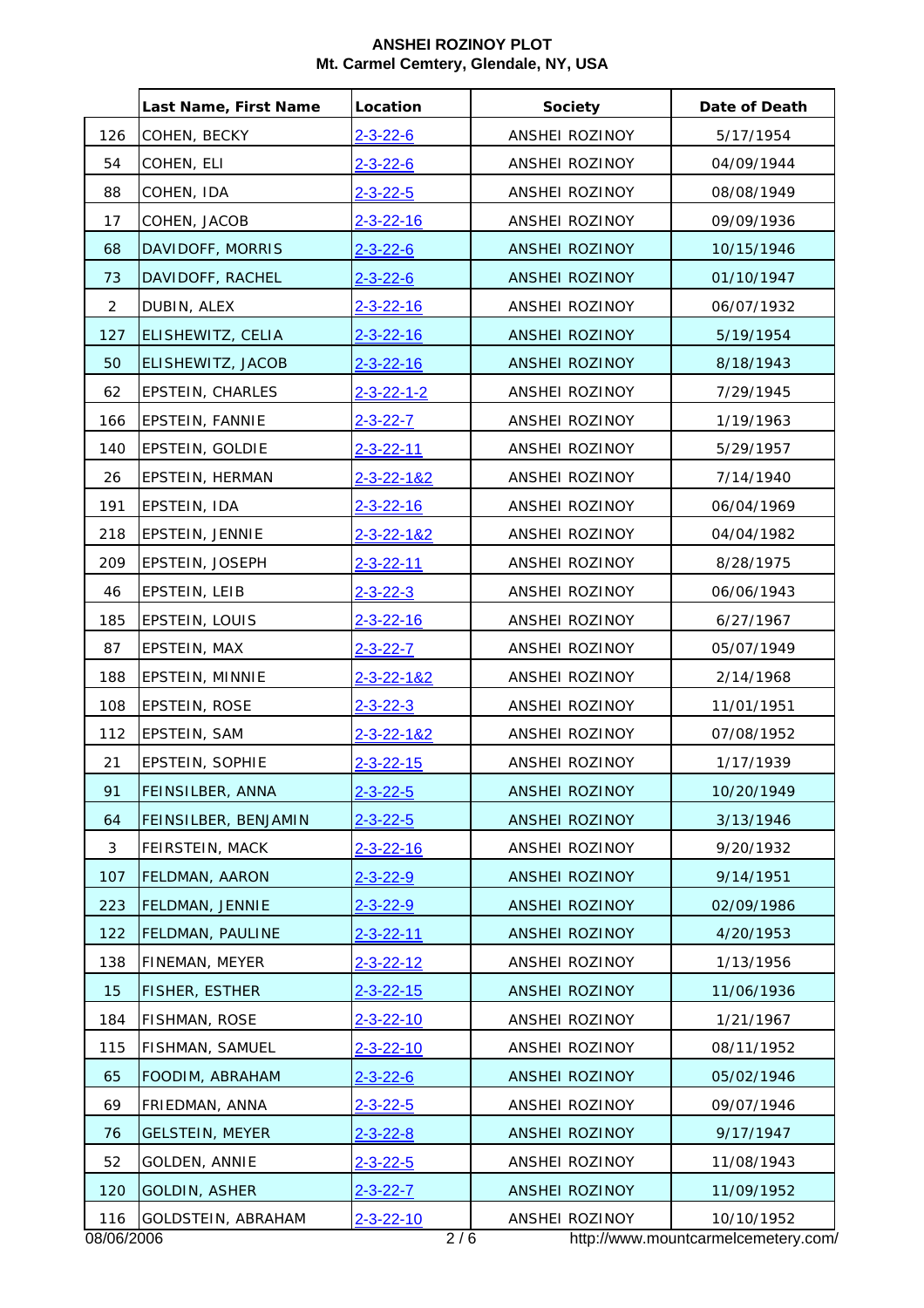|            | Last Name, First Name   | Location          | <b>Society</b>        | Date of Death                       |
|------------|-------------------------|-------------------|-----------------------|-------------------------------------|
| 217        | GOLDSTEIN, RALPH        | 2-3-22-14         | ANSHEI ROZINOY        | 1/30/1979                           |
| 204        | GOLDSTEIN, SARAH        | $2 - 3 - 22 - 10$ | ANSHEI ROZINOY        | 03/01/1974                          |
| 196        | <b>GOTTLIEB, GOLDIE</b> | $2 - 3 - 22 - 7$  | ANSHEI ROZINOY        | 11/13/1970                          |
| 63         | <b>GOTTLIEB, HARRY</b>  | $2 - 3 - 22 - 7$  | ANSHEI ROZINOY        | 10/12/1945                          |
| 55         | GRAHAM, BABY            | 2-3-22-A          | ANSHEI ROZINOY        | 05/02/1944                          |
| 155        | <b>GREEN, CHARLES</b>   | 2-3-22-12         | <b>ANSHEI ROZINOY</b> | 12/12/1960                          |
| 143        | <b>GREEN, GERTRUDE</b>  | $2 - 3 - 22 - 12$ | <b>ANSHEI ROZINOY</b> | 7/23/1957                           |
| 75         | GROSSMAN, ISAAC         | $2 - 3 - 22 - 7$  | ANSHEI ROZINOY        | 06/11/1947                          |
| 187        | GROSSMAN, JOSEPH        | $2 - 3 - 22 - 13$ | ANSHEI ROZINOY        | 11/17/1967                          |
| 136        | GURIAN, ABRAHAM         | 2-3-22-12         | ANSHEI ROZINOY        | 11/14/1955                          |
| 198        | <b>GURIAN, SOPHIE</b>   | $2 - 3 - 22 - 12$ | ANSHEI ROZINOY        | 1/25/1972                           |
| 114        | HARMETZ, HARRY          | 2-3-22-10         | ANSHEI ROZINOY        | 7/18/1952                           |
| 33         | HELLER, ABRAHAM         | $2 - 3 - 22 - 4$  | ANSHEI ROZINOY        | 11/27/1941                          |
| 147        | HELLER, HANNAH          | 2-3-22-13         | ANSHEI ROZINOY        | 06/02/1958                          |
| 1          | HORWITZ, HARRY          | 2-3-22-16         | ANSHEI ROZINOY        | 5/25/1930                           |
| 34         | INKER, BESSIE           | $2 - 3 - 22 - 3$  | ANSHEI ROZINOY        | 12/23/1941                          |
| 89         | INKER, JOSEPH           | $2 - 3 - 22 - 3$  | ANSHEI ROZINOY        | 06/10/1949                          |
| 144        | ITZKOWITZ, DORA         | $2 - 3 - 22 - 13$ | ANSHEI ROZINOY        | 11/20/1957                          |
| 27         | JACOBSOHN, VICTOR       | $2 - 3 - 22 - 16$ | ANSHEI ROZINOY        | 8/28/1940                           |
| 12         | JACOBSON, ABRAHAM       | $2 - 3 - 22 - 16$ | ANSHEI ROZINOY        | 4/19/1936                           |
| 157        | KALISH, BESSIE          | 2-3-22-16         | ANSHEI ROZINOY        | 7/14/1961                           |
| 159        | KALISH, HYMAN           | 2-3-22-16         | ANSHEI ROZINOY        | 9/30/1961                           |
| 103        | KALISH, ISIDORE         | $2 - 3 - 22 - 16$ | ANSHEI ROZINOY        | 05/03/1951                          |
| 134        | KALISH, JENNIE          | 2-3-22-11         | ANSHEI ROZINOY        | 1/13/1955                           |
| 51         | KALISH, JOSEPH          | $2 - 3 - 22 - 6$  | ANSHEI ROZINOY        | 12/13/1943                          |
| 175        | KALISH, LOUIS           | 2-3-22-11         | ANSHEI ROZINOY        | 02/03/1965                          |
| 18         | KALISH, MOLLIE          | $2 - 3 - 22 - 16$ | ANSHEI ROZINOY        | 3/13/1937                           |
| 180        | KAPLAN, ABRAHAM         | $2 - 3 - 22 - 10$ | ANSHEI ROZINOY        | 01/06/1966                          |
| 113        | KAPLAN, ETHEL           | $2 - 3 - 22 - 10$ | <b>ANSHEI ROZINOY</b> | 06/10/1952                          |
| 111        | KAPLAN, HYMAN           | 2-3-22-9          | <b>ANSHEI ROZINOY</b> | 02/09/1952                          |
| 193        | KAPLAN, MARY            | 2-3-22-9          | ANSHE ROZINOY         | 5/16/1969                           |
| 179        | KAREL, IRVING           | 2-3-22-14         | ANSHE ROZINOY         | 2/19/1966                           |
| 47         | KARELITZ, DORA          | $2 - 3 - 22 - 5$  | ANSHEI ROZINOY        | 08/01/1943                          |
| 222        | KARELITZ, JOSEPH        | $2 - 3 - 22 - 5$  | ANSHEI ROZINOY        | 02/09/1983                          |
| 210        | KARELITZ, MORRIS        | 2-3-22-1&2        | ANSHEI ROZINOY        | 11/14/1975                          |
| 133        | KATZ, REGINA            | $2 - 3 - 22 - 10$ | ANSHEI ROZINOY        | 12/08/1954                          |
| 31         | KERALEVICH, IDA         | $2 - 3 - 22 - 15$ | ANSHEI ROZINOY        | 4/17/1941                           |
| 23         | KESSLER, BLANCHE        | $2 - 3 - 22 - 15$ | ANSHEI ROZINOY        | 7/30/1939                           |
| 117        | KESSLER, HARRY          | $2 - 3 - 22 - 9$  | ANSHEI ROZINOY        | 12/16/1952                          |
| 08/06/2006 |                         | 3/6               |                       | http://www.mountcarmelcemetery.com/ |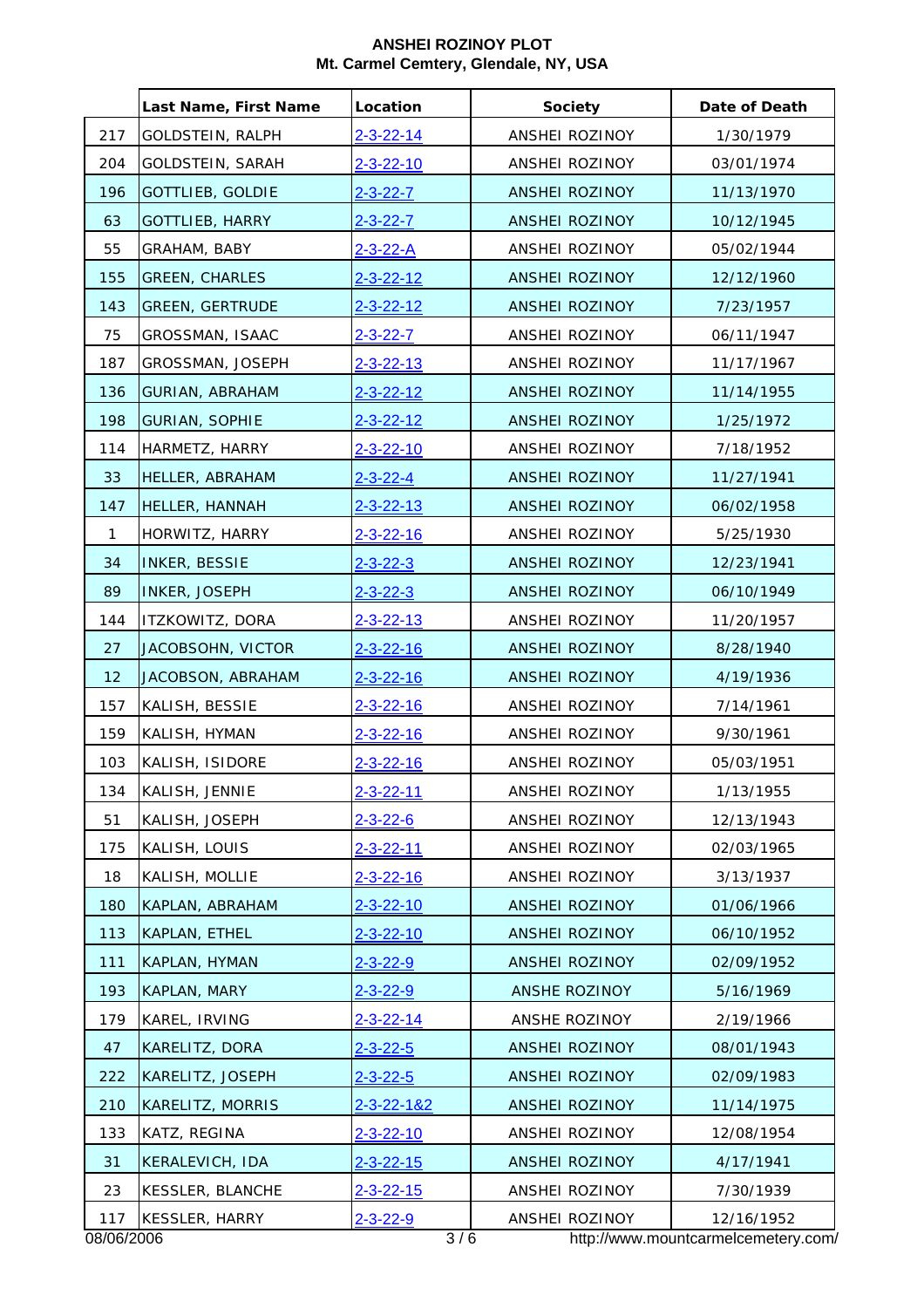|            | Last Name, First Name   | Location          | <b>Society</b>        | Date of Death                       |
|------------|-------------------------|-------------------|-----------------------|-------------------------------------|
| 20         | KESSLER, MORRIS         | $2 - 3 - 22 - 16$ | ANSHEI ROZINOY        | 5/14/1938                           |
| 199        | <b>KESSLER, REBECCA</b> | $2 - 3 - 22 - 9$  | ANSHEI ROZINOY        | 5/23/1972                           |
| 163        | KIRSCHNER, ABRAHAM      | $2 - 3 - 22 - 13$ | ANSHEI ROZINOY        | 07/07/1962                          |
| 207        | KIRSCHNER, MINNIE       | $2 - 3 - 22 - 13$ | ANSHEI ROZINOY        | 06/09/1975                          |
| 182        | KLUGMAN, LOUIS          | $2 - 3 - 22 - 14$ | ANSHEI ROZINOY        | 8/24/1966                           |
| 131        | KRINSKY, DOROTHY        | 2-3-22-11         | ANSHEI ROZINOY        | 09/04/1954                          |
| 202        | <b>KRINSKY, ROSE</b>    | $2 - 3 - 22 - 9$  | <b>ANSHEI ROZINOY</b> | 07/05/1973                          |
| 9          | KRINSKY, SAM            | $2 - 3 - 22 - 16$ | ANSHEI ROZINOY        | 3/23/1935                           |
| 104        | KRINSKY, SAM            | $2 - 3 - 22 - 9$  | ANSHEI ROZINOY        | 4/16/1951                           |
| 5          | LEFF, ANNA              | $2 - 3 - 22 - 15$ | ANSHEI ROZINOY        | 1/22/1934                           |
| 16         | LEFF, BENJAMIN          | $2 - 3 - 22 - 16$ | ANSHEI ROZINOY        | 09/06/1936                          |
| 95         | LEPOWAY, FRIEDA         | $2 - 3 - 22 - 1$  | ANSHEI ROZINOY        | 3/23/1950                           |
| 151        | LESKOFF, ALBERT         | $2 - 3 - 22 - 12$ | ANSHEI ROZINOY        | 2/26/1959                           |
| 229        | LESKOFF, BECKIE         | 2-3-22-12         | ANSHEI ROZINOY        | 10/25/1991                          |
| 101        | LEVINE, BECKIE          | $2 - 3 - 22 - 3$  | ANSHEI ROZINOY        | 4/18/1951                           |
| 41         | LEVINE, HARRY           | $2 - 3 - 22 - 3$  | ANSHEI ROZINOY        | 10/15/1942                          |
| 148        | LEVINE, JOE             | $2 - 3 - 22 - 12$ | ANSHEI ROZINOY        | 12/03/1958                          |
| 176        | LEVY, BESSIE            | $2 - 3 - 22 - 12$ | ANSHEI ROZINOY        | 3/27/1965                           |
| 154        | LEVY, LOUIS             | $2 - 3 - 22 - 12$ | ANSHEI ROZINOY        | 9/27/1960                           |
| 19         | LIEBERMAN, HARRY        | $2 - 3 - 22 - 16$ | ANSHEI ROZINOY        | 1/13/1938                           |
| 156        | LIEBERMAN, ROSE         | $2 - 3 - 22 - 13$ | <b>ANSHEI ROZINOY</b> | 02/06/1961                          |
| 36         | LIEBERMAN, ZLOTA        | $2 - 3 - 22 - 4$  | ANSHEI ROZINOY        | 4/30/1942                           |
| 205        | LITZKY, ISIDORE         | 2-3-22-13         | ANSHEI ROZINOY        | 10/19/1974                          |
| 162        | LITZKY, RACHEL          | <u>2-3-22-13</u>  | ANSHEI ROZINOY        | 03/03/1962                          |
| 78         | MALITZ, ESTHER          | $2 - 3 - 22 - 7$  | <b>ANSHEI ROZINOY</b> | 2/16/1948                           |
| 84         | MALITZ, JACOB           | $2 - 3 - 22 - 7$  | ANSHEI ROZINOY        | 09/04/1948                          |
| 56         | MALSKY, ABRAHAM         | $2 - 3 - 22 - 5$  | ANSHEI ROZINOY        | 06/07/1944                          |
| 14         | MARCUS, SARAH           | $2 - 3 - 22 - 15$ | ANSHEI ROZINOY        | 6/28/1936                           |
| 61         | MEDOFF, FRANK           | $2 - 3 - 22 - 5$  | ANSHEI ROZINOY        | 7/21/1945                           |
| 129        | MISEK, ALEX             | $2 - 3 - 22 - 10$ | ANSHEI ROZINOY        | 5/15/1954                           |
| 214        | MISEK, MARY             | $2 - 3 - 22 - 10$ | ANSHEI ROZINOY        | 11/20/1975                          |
| 70         | MISLER, HYMAN           | $2 - 3 - 22 - 7$  | ANSHEI ROZINOY        | 12/11/1946                          |
| 216        | MISLER, RACHEL          | $2 - 3 - 22 - 7$  | ANSHEI ROZINOY        | 7/22/1977                           |
| 206        | NESS, FLORENCE          | 2-3-22-DES2       | ANSHEI ROZINOY        | 02/01/1975                          |
| 231        | NESS, HYMAN             | $2 - 3 - 22 - 1$  | ANSHEI ROZINOY        | 1/30/2003                           |
| 221        | NEWMARK, ETHEL          | $2 - 3 - 22 - 13$ | ANSHEI ROZINOY        | 10/05/1982                          |
| 165        | NEWMARK, NEAL           | $2 - 3 - 22 - 13$ | ANSHEI ROZINOY        | 11/29/1962                          |
| 71         | ORLINSKY, ISAAC         | $2 - 3 - 22 - 3$  | ANSHEI ROZINOY        | 2/21/1947                           |
| 39         | ORLINSKY, SARAH         | $2 - 3 - 22 - 3$  | ANSHEI ROZINOY        | 8/21/1942                           |
| 08/06/2006 |                         | 4/6               |                       | http://www.mountcarmelcemetery.com/ |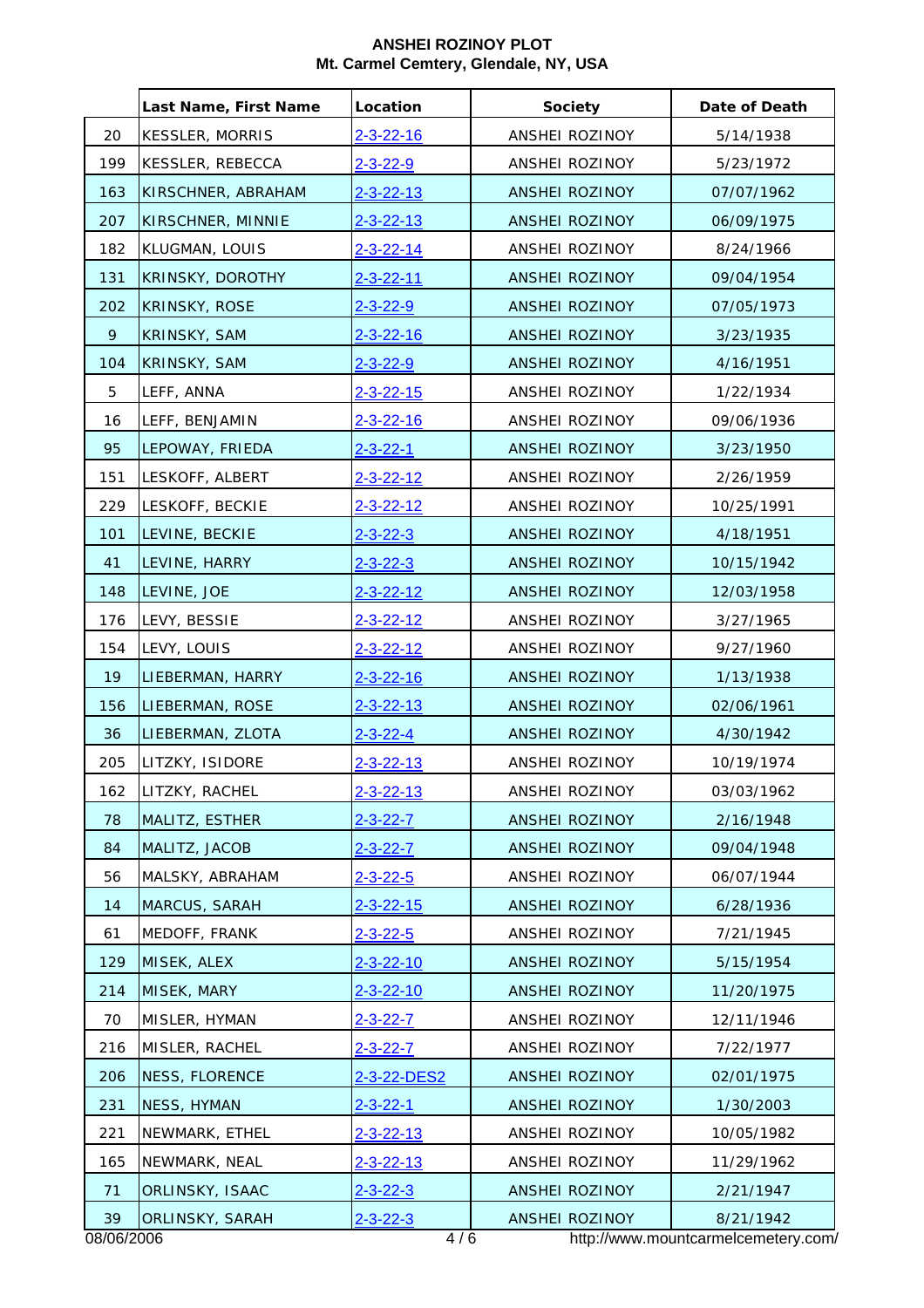|                | Last Name, First Name | Location          | <b>Society</b>        | Date of Death                       |
|----------------|-----------------------|-------------------|-----------------------|-------------------------------------|
| 97             | PERKEL, JACK          | $2 - 3 - 22 - 9$  | ANSHEI ROZINOY        | 4/16/1950                           |
| 57             | PERKEL, JOSHUA        | $2 - 3 - 22 - 6$  | ANSHEI ROZINOY        | 2/16/1945                           |
| 161            | PERKEL, TESSIE        | $2 - 3 - 22 - 9$  | ANSHEI ROZINOY        | 12/30/1961                          |
| 58             | PERKELL, PEARL        | $2 - 3 - 22 - 6$  | ANSHEI ROZINOY        | 3/13/1945                           |
| 137            | PINCK, ISIDORE        | $2 - 3 - 22 - 4$  | <b>ANSHEI ROZINOY</b> | 2/18/1956                           |
| 158            | PINCK, MARY           | $2 - 3 - 22 - 4$  | ANSHEI ROZINOY        | 04/12/1961                          |
| 173            | PITKOWSKY, BERTHA     | $2 - 3 - 22 - 13$ | ANSHEI ROZINOY        | 3/30/1964                           |
| 72             | PITKOWSKY, IDA        | $2 - 3 - 22 - 6$  | ANSHEI ROZINOY        | 01/09/1947                          |
| 92             | PITKOWSKY, JULIUS     | $2 - 3 - 22 - 6$  | ANSHEI ROZINOY        | 9/27/1949                           |
| 13             | PITKOWSKY, MORRIS     | 2-3-22-16         | ANSHEI ROZINOY        | 6/14/1936                           |
| 174            | PITKOWSKY, MORRIS     | $2 - 3 - 22 - 14$ | ANSHEI ROZINOY        | 11/12/1964                          |
| 80             | PITOFSKY, MORRIS      | <u>2-3-22-8</u>   | ANSHEI ROZINOY        | 3/23/1948                           |
| 11             | POMERANTZ, IDA        | $2 - 3 - 22 - 15$ | <b>ANSHEI ROZINOY</b> | 05/10/1936                          |
| 153            | POMERANTZ, ISAAC      | 2-3-22-12         | ANSHEI ROZINOY        | 4/25/1960                           |
| 171            | RABINOWITZ, LILLIAN   | 2-3-22-13         | ANSHEI ROZINOY        | 10/06/1963                          |
| 230            | RABINOWITZ, MIRIAM    | 2-3-22-10         | ANSHEI ROZINOY        | 4/17/1995                           |
| 224            | RABINOWITZ, PHILIP    | 2-3-22-13         | ANSHEI ROZINOY        | 08/09/1986                          |
| 190            | ROBERTS, FANNIE       | $2 - 3 - 22 - 8$  | ANSHEI ROZINOY        | 12/01/1968                          |
| 66             | ROSANSKY, MARY        | $2 - 3 - 22 - 7$  | ANSHEI ROZINOY        | 6/23/1946                           |
| 81             | ROSANSKY, MAX         | $2 - 3 - 22 - 7$  | ANSHEI ROZINOY        | 4/28/1948                           |
| 118            | ROZANSKY, IDA         | 2-3-22-10         | ANSHEI ROZINOY        | 12/20/1952                          |
| 181            | RUBENSTEIN, HARRY     | $2 - 3 - 22 - 14$ | <b>ANSHEI ROZINOY</b> | 7/21/1966                           |
| 200            | RUBENSTEIN, JENNIE    | $2 - 3 - 22 - 6$  | <b>ANSHEI ROZINOY</b> | 6/30/1972                           |
| 225            | RUBENSTEIN, LIBBY     | $2 - 3 - 22 - 14$ | ANSHEI ROZINOY        | 12/01/1987                          |
| 99             | RUBENSTEIN, PHILIP    | $2 - 3 - 22 - 9$  | ANSHEI ROZINOY        | 10/16/1950                          |
| 168            | RUBENSTEIN, ROSE      | 2-3-22-9          | ANSHEI ROZINOY        | 5/21/1963                           |
| 74             | RUBENSTEIN, SAM       | $2 - 3 - 22 - 6$  | ANSHEI ROZINOY        | 02/06/1947                          |
| 22             | RUBIN, CECELIA        | 2-3-22-15         | ANSHEI ROZINOY        | 06/01/1939                          |
| 42             | RUBIN, MURRAY         | $2 - 3 - 22 - 5$  | ANSHEI ROZINOY        | 02/12/1943                          |
| 86             | RUBIN, WOLF           | 2-3-22-15         | ANSHEI ROZINOY        | 02/08/1949                          |
| 90             | RUBINSTEIN, REBECCA   | $2 - 3 - 22 - 5$  | ANSHEI ROZINOY        | 8/18/1949                           |
| $\overline{7}$ | SADOVNICK, BENJAMIN   | $2 - 3 - 22 - 16$ | ANSHEI ROZINOY        | 11/10/1934                          |
| 211            | SADOVNICK, MOLLIE     | 2-3-22-14         | ANSHEI ROZINOY        | 08/02/1975                          |
| 215            | SCHIFF, ANNA          | 2-3-22-11         | ANSHEI ROZINOY        | 08/10/1977                          |
| 124            | <b>SCHIFF, ELIAS</b>  | $2 - 3 - 22 - 11$ | ANSHEI ROZINOY        | 01/01/1954                          |
| 125            | <b>SCHIFF, ELIAS</b>  | $2 - 3 - 22 - 11$ | ANSHEI ROZINOY        | 01/01/1954                          |
| 28             | <b>SCHIFF, FRIEDA</b> | $2 - 3 - 22 - 15$ | ANSHEI ROZINOY        | 12/10/1940                          |
| 44             | <b>SCHIFF, MORRIS</b> | $2 - 3 - 22 - 5$  | ANSHEI ROZINOY        | 5/14/1943                           |
| 83             | SCHWARTZ, ABRAHAM     | $2 - 3 - 22 - 8$  | ANSHEI ROZINOY        | 06/10/1948                          |
| 08/06/2006     |                       | 5/6               |                       | http://www.mountcarmelcemetery.com/ |